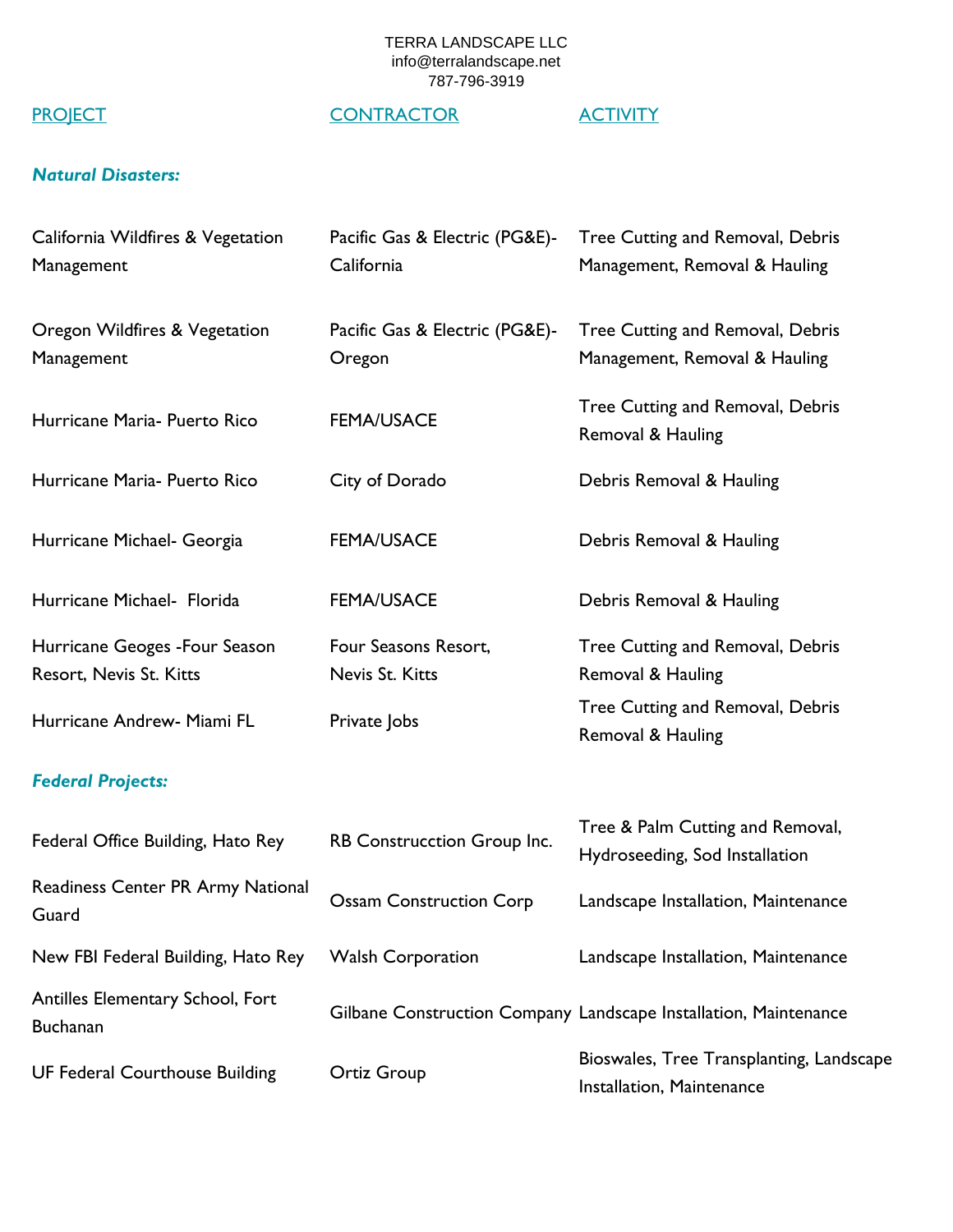### PROJECT CONTRACTOR ACTIVITY

## Flood Control Barceloneta Dique US Coorps of Engineers & Constructores Rodrigez y Sevilla Corp. Herbicide Application, Erosion Control US Army Base, Ceiba **US Army & Target Engineering** Landscape Installation, Maintenance Weltand Restauration in Guanica Us Coorps of Engineers & Target Engineering Wetland Mitigation Salvation Army Center in Guayama Salvation Army & Omega Engineer Landscape Installation PR National Cemetery Valley Crest Palm Tree Transplanting, Tree Cutting, Tree Pruning ROTC UPR Rio Piedras **Del Turabo Construction** Landscape Installation Arecibo Job Corp Center in Garrochales Arecibo Job Corps & Constructora Arga Tree Transplanting, Landscape Installation, **Maintenance** *Department of Ports Authority:* Bahia Urbana Piers 7 & 8 <br>
QB Construction Corp Landscape & Irrigation Installation, **Maintenance** *Private:* Bacardí Rum Facilities, Cataño, PR Maglez Engineering Landscape & Maintenance TOTE Maritime Puerto Rico Villavicencio & Asociates Landscape & Maintenance Mertropistas Metropistas Landscaping Rehabilitation after Hurricane Maria Nordstrom Store, Mall of San Juan CIC Construction Landscape Installation, Irrigation System & Fountains Installation, Maintenance BPPR Urban Hub, Muñoz Rivera Avenue Banco Popular Green Roof, Landscape & Irrigation Installation, Maintenance VIVO Beach Club VIVO Beach Club Landscape Design & Installation, **Maintenance** Nautical Club of San Juan Newtec SE Landscape Installation, Maintenance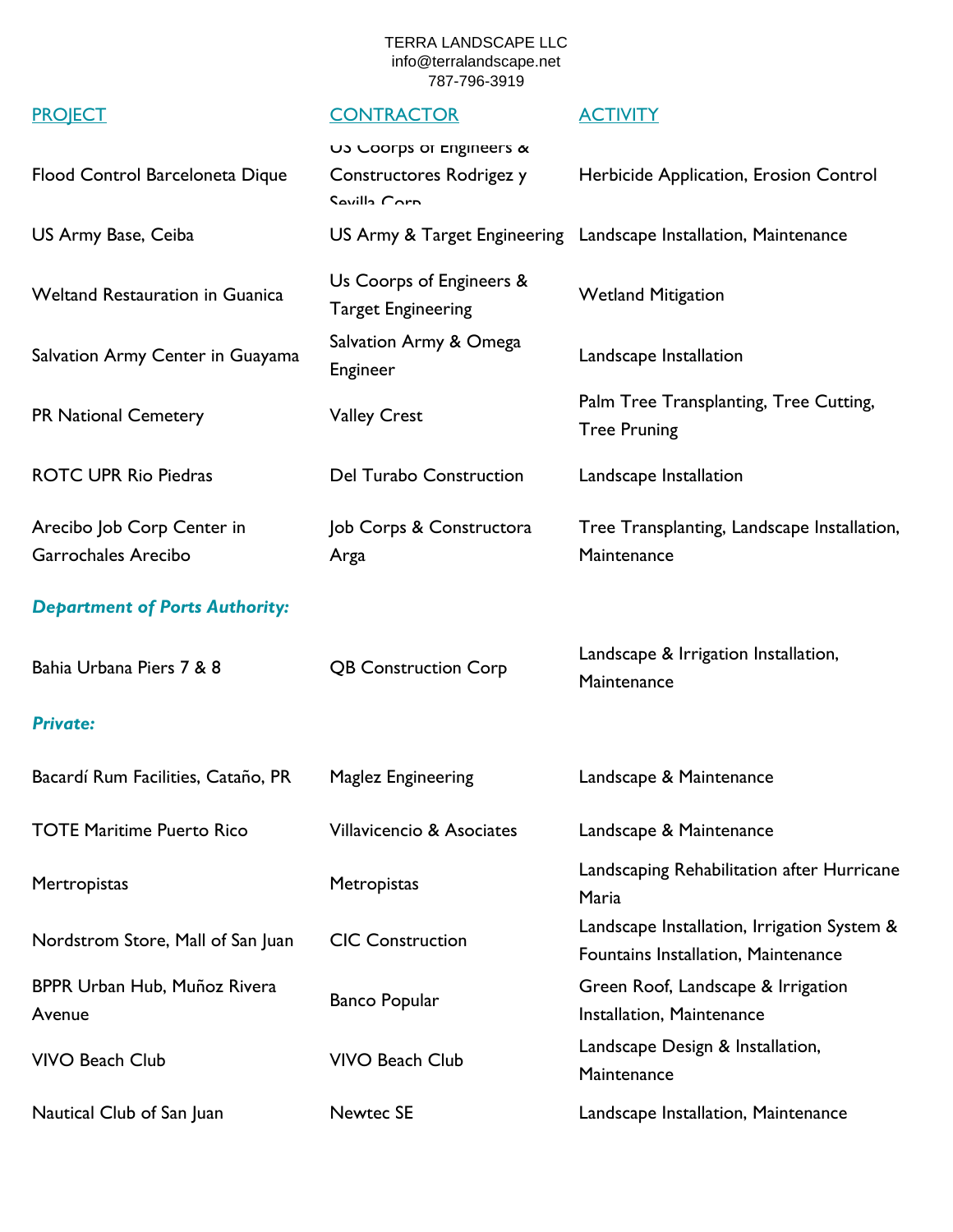| Mall of San Juan                                                 | Nogama Construction                            | Landscape Installation, Maintenance |
|------------------------------------------------------------------|------------------------------------------------|-------------------------------------|
| Capitolio Plaza, San Juan                                        | Capitolio Plaza, San Juan                      | Landscape Installation, Maintenance |
| <b>BMW New Facilities in Guaynabo</b>                            | Auto Germana                                   | Landscape Installation, Maintenance |
| New Private Villas in Palmas del Mar,<br>Humacao                 | <b>P&amp;LLUniversal Construction</b><br>Corp. | Landscape Installation, Maintenance |
| New Walkups Parque 228 Bayamon                                   | Cue y Lopez                                    | Landscape Installation              |
| New Private Residences Project,<br>Bosques de Dorado             | <b>Golden Construction</b>                     | Landscape Installation, Maintenance |
| New Multipourse Building Puerta de<br>Tierra, San Juan           | Cué y Lopez                                    | Landscape Installation              |
| New Private Apartment Buildings,<br>Parque de San Juan, Hato Rey | <b>Ossam Construction Corp</b>                 | Landscape Installation, Maintenance |
| New Private Residences Project Villa<br>Alegria, Vega Alta       | Constructora Las Americas                      | Landscape Installation, Maintenance |
| New Private Apartments Buildings,<br>Malibu in Loiza             | <b>P&amp;LLUniversal Construction</b><br>Corp. | Landscape Installation, Maintenance |
| New Private Residences Project, Los<br><b>Eucaliptos</b>         | Desarrolladores del Caribe                     | Landscape Installation, Maintenance |
| New Private Residences Project,<br>Campo Lago in Cidra           | Desarrolladores Campo Lago                     | Landscape Installation              |
| New Private Residences Project,<br>Colinas el Este in Juncos     | PLL Industrial Corp.                           | Landscape Installation, Maintenance |
| New Private Apartments Buildings,<br>Parque Forestal in Caguas   | <b>Engineering Builders</b>                    | Landscape Installation, Maintenance |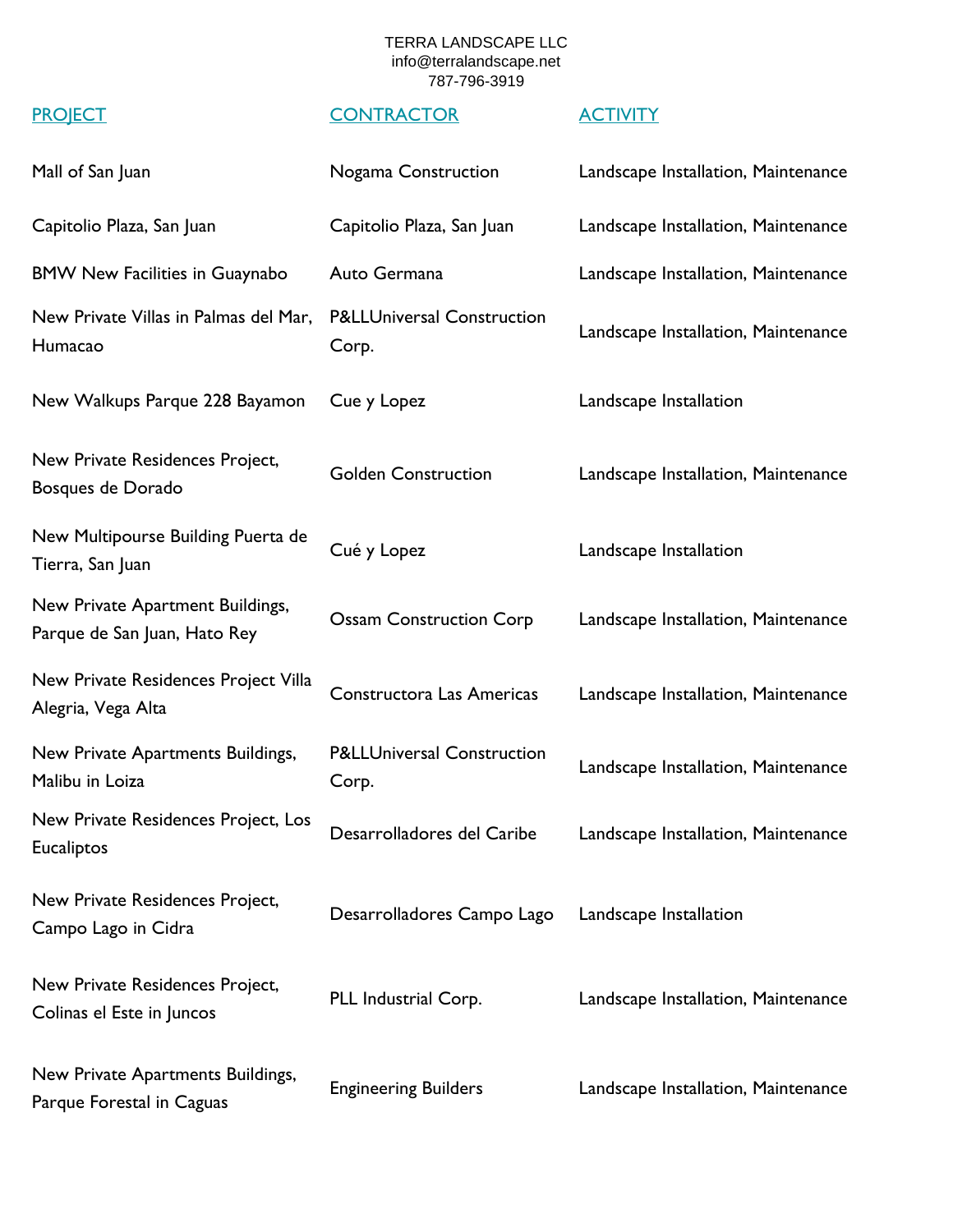| New Private Apartment Buildings,<br>The Sun & Sea in Cerro Gordo         | <b>Engineering Builders</b>        | Landscape Installation, Maintenance                                     |
|--------------------------------------------------------------------------|------------------------------------|-------------------------------------------------------------------------|
| New Private Residences: Molinos de<br>Dorado, Paseos Gales, Pradera Real | Compañía Desarrolladora<br>Insular | Landscape Installation                                                  |
| New Private Residenses Project,<br>Olympic Homes in Las Piedras          | Olympic Homes, Las Piedras         | Pruning, Landscape Installation,<br>Maintenance                         |
| New Private Residenses Project,<br>Paseo Las Catilnas, Caguas            | Bacardi Development                | Pruning, Landscape Installation,<br>Maintenance                         |
| New Private Residences Project,<br>Estancias el Carmen in Coamo          | <b>Pulte Homes</b>                 | Landscape Installation, Maintenance                                     |
| New Apartments Buildings in Vista<br>Real Sun Bay Marina, Fajardo        | Vista Real Development             | Landscape Installation, Maintenance                                     |
| <b>Private Residences</b>                                                | Various                            | Design, Landscape Installation,<br>Renovation, Pruning, Cutting,        |
| <b>AFI:</b>                                                              |                                    |                                                                         |
| Paseo Puerta de Tierra Fase 3 y 4                                        | Desarrollos Metropolitanos         | Landscape Installation, Maintenance,<br>Pruning, Cutting, Transplanting |
| Paseo Puerta de Tierra Fase 5 y 6                                        | Ferrovial Agroman                  | Landscape Installation, Maintenance,<br>Pruning, Cutting, Transplanting |
| Malecon de Cataño                                                        | Del Valle Group                    | Landscape Installation, Maintenance,<br>Pruning, Cutting, Transplanting |
| Malecon de Salinas                                                       | <b>Ortiz Group</b>                 | Landscape Installation, Maintenance,<br>Pruning, Cutting, Transplanting |
| Malecon de Patillas                                                      | <b>Rocland Group</b>               | Landscape Installation, Maintenance,<br>Pruning, Cutting, Transplanting |
| Malecon de Arrollo & Malecon de<br>Naguabo                               | <b>GVG Construction</b>            | Landscape Installation, Maintenance                                     |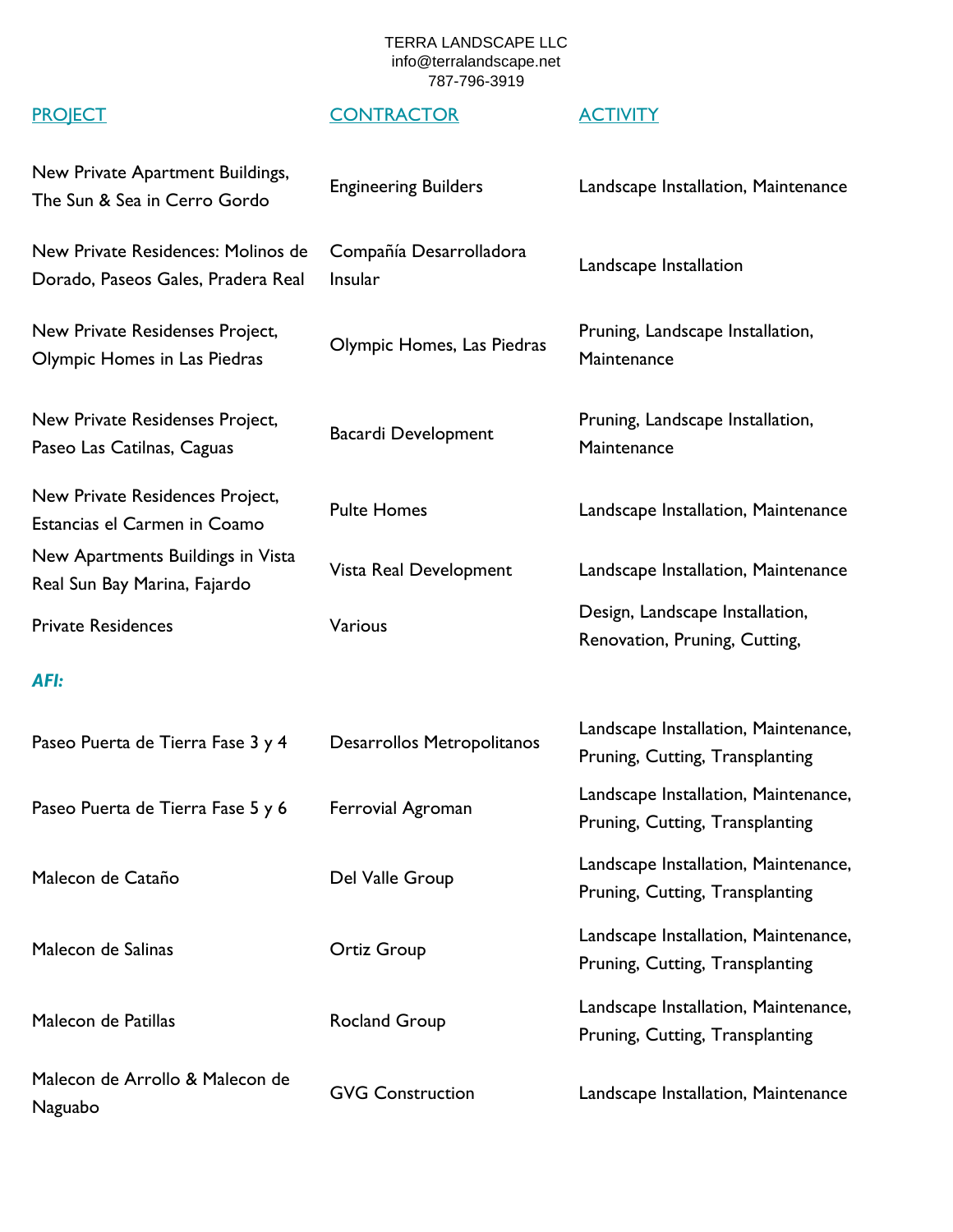# PROJECT CONTRACTOR ACTIVITY

Science Laboratory Road **Ferrovial Agroman** Landscape Installation & Maintenance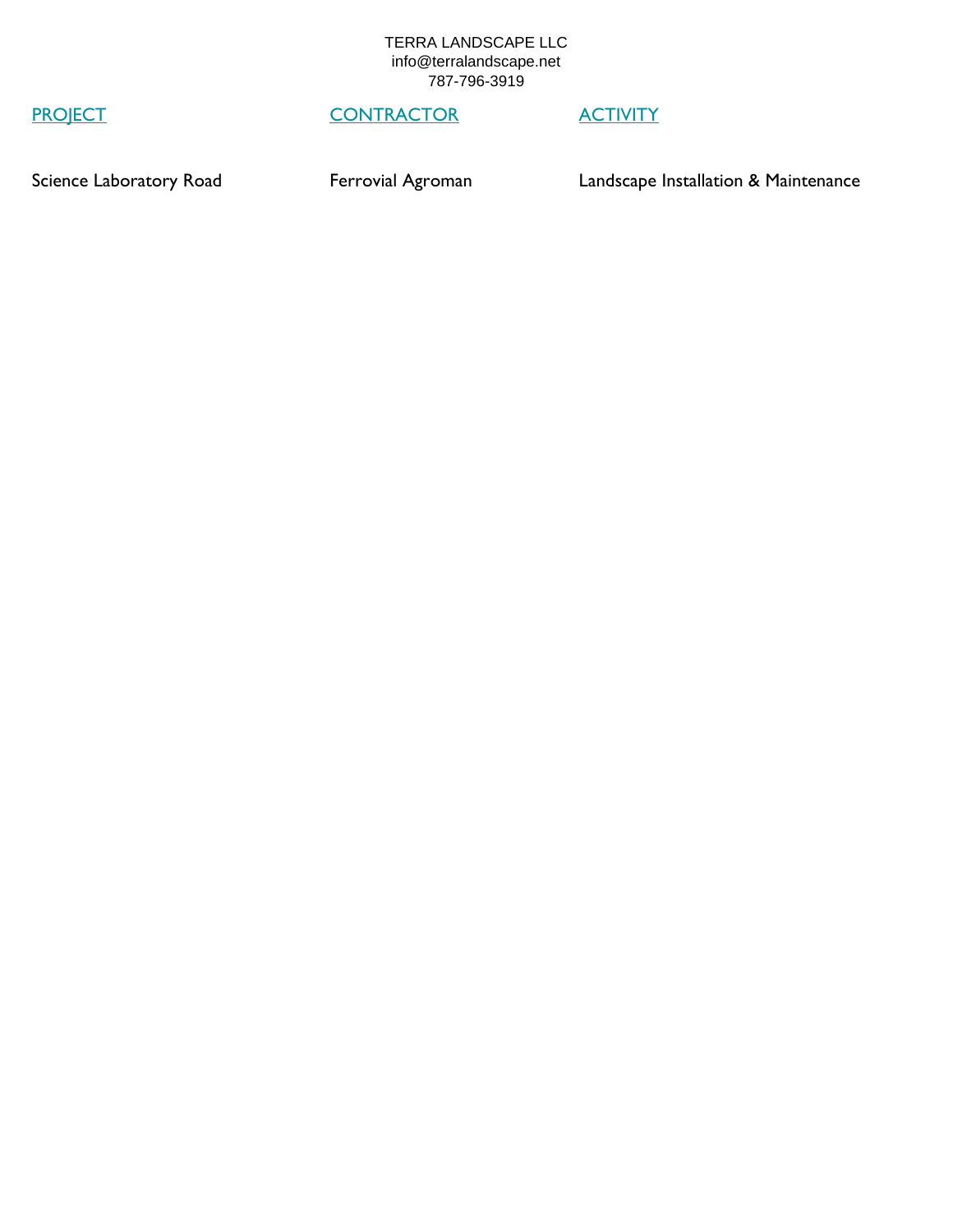# PROJECT CONTRACTOR ACTIVITY

# *Department of Corrections:*

| <b>Correctional Medical Center</b>                                                       | <b>QB Construction Corp</b> | Landscape Installation, Maintenance                                                                                                       |
|------------------------------------------------------------------------------------------|-----------------------------|-------------------------------------------------------------------------------------------------------------------------------------------|
| <b>Public Buildings Authority:</b>                                                       |                             |                                                                                                                                           |
| New University of Puerto Rico<br>Molecular Science Building                              | Aireko, AMS Gilbane         | Landscape Installation of 16,000 plants,<br>Irrigation Design & Installation that works<br>with potable water, Maintenance, Green<br>Roof |
| Escuela El Pino, Villalba                                                                | <b>Quality Costrcution</b>  |                                                                                                                                           |
| New University of Puerto Rico, Plaza<br>Universitaria New Housing for<br><b>Students</b> | <b>Dick Corporation</b>     | Irrigation, Landscape Installation Design &<br>Installation, Pruning, Cutting<br>Transplanting, Maintenence                               |
| Restorarion of University of Puerto<br><b>Rico Botanical Gardens</b>                     | <b>Beley Construction</b>   | Landscape Installation Maintenance                                                                                                        |
| Escuela Jose de Diego, Dorado, Siglo<br>21                                               | Cue y Lopez                 | Landscape Installation Maintenance                                                                                                        |
| Escuela Horacio Cora, Arroyo, Siglo<br>21                                                | Cue y Lopez                 | Landscape Installation Maintenance                                                                                                        |
| Escuela Josefina Muñoz, Patillas, Siglo<br>21                                            | Cue y Lopez                 | Landscape Installation Maintenance                                                                                                        |
| Escuela Rafael Lopez Landron, Siglo<br>21                                                | Cue y Lopez                 | Landscape Installation Maintenance                                                                                                        |
| New Intermediate Public School in<br><b>Barceloneta</b>                                  | D Construction Corp         | Landscape Installation, Pruning, Cutting,<br><b>Transplanting, Maintenence</b>                                                            |
| Head Start Rio Lajas, Dorado                                                             | <b>Engineering Services</b> |                                                                                                                                           |
| Head Start Bo. Cedros Carolina                                                           | <b>HI Contractors</b>       | Landscape Installation                                                                                                                    |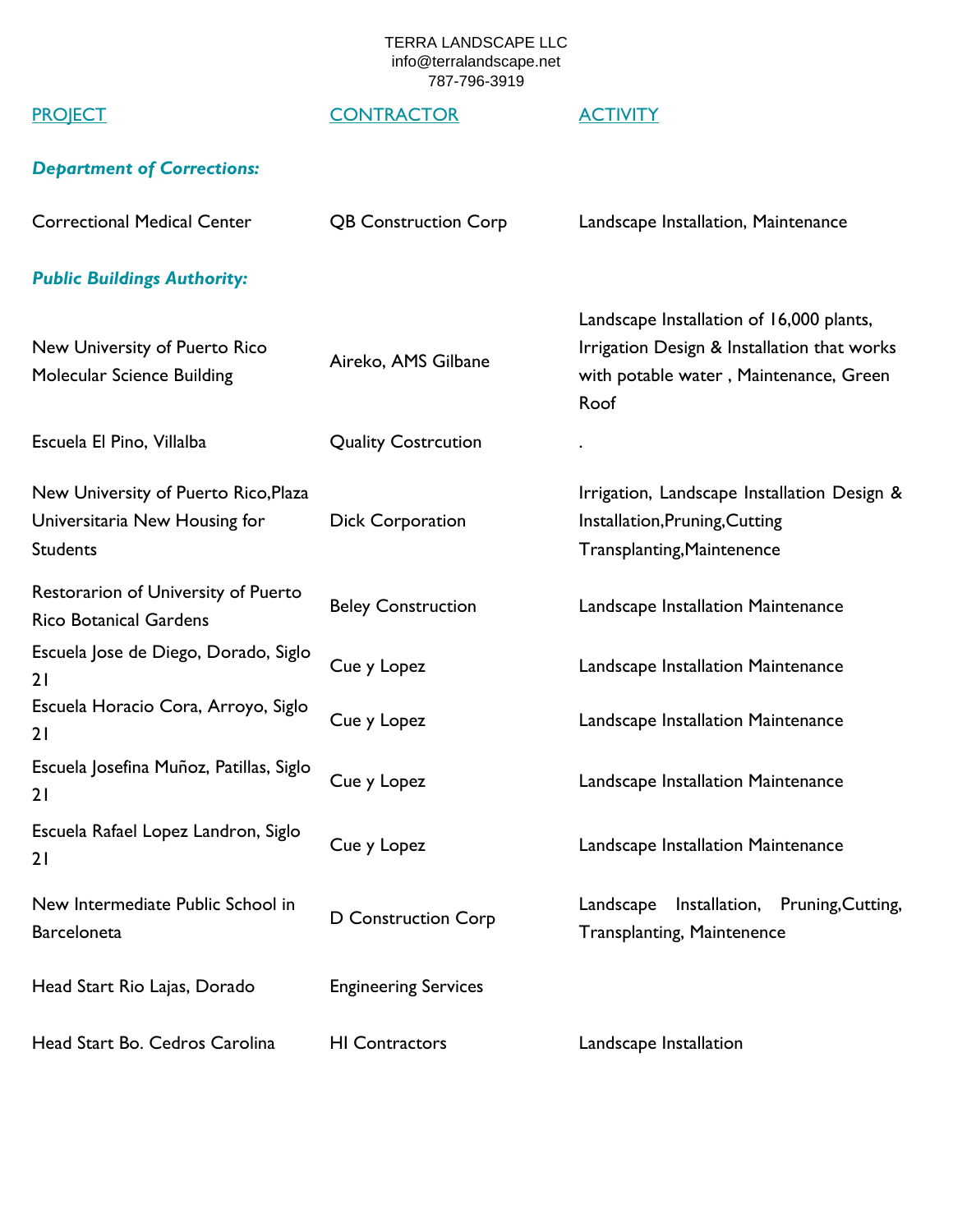| New Intermediate Public School in<br>Toa Alta             | <b>Target Engineering</b>      | Landscape<br>Installation, Pruning, Cutting,<br><b>Transplanting Maintenence</b> |
|-----------------------------------------------------------|--------------------------------|----------------------------------------------------------------------------------|
| New Vocational Superior, Public<br>School in Caguas       | Three O. Construction          | Landscape Installation                                                           |
| New Intermediate Public School in<br>Morovis              | <b>Target Engineering</b>      | Landscape Installation, Maintenance                                              |
| New Intermediate Public School in<br>Rio Lajas Dorado     | <b>Target Engineering</b>      | Landscape<br>Installation, Pruning, Cutting,<br>Transplanting, Maintenance       |
| New Elemental Public School in Aguas<br>Buenas, Phasel    | Edificadora SE                 | Landscape Installation, Maintenance                                              |
| New Elemental Public School in Aguas<br>Buenas, Phasell   | Constructores del Este         | Landscape Installation, Maintenance                                              |
| New Superior School in Toa Alta,<br>Siglo 21              | <b>Ossam Construction Corp</b> | Landscape Installation, Maintenance                                              |
| New Superior School in Guayama                            | <b>Ossam Construction Corp</b> | Landscape Installation, Maintenance                                              |
| New Superior Public School in Cidra Constructora Gilmar   |                                | Landscape Installation, Maintenance                                              |
| San Ignacio Private Academy                               | Academia San Ignacio           | Pruning                                                                          |
| New Elemental Public School in Bo.<br>Guaraguao, Guaynabo | <b>Engeering Builders</b>      | Installation, Pruning, Cutting<br>Landscape<br><b>Transplanting Maintenence</b>  |
| New Elemental Public School in<br>Carolina                | <b>Target Engineering</b>      | Landscape<br>Installation, Pruning, Cutting,<br><b>Transplanting Maintenence</b> |
| New Elemental Public School in<br>Trujillo Alto           | <b>Target Engineering</b>      | Installation, Pruning, Cutting,<br>Landscape<br><b>Transplanting Maintenence</b> |
| New School Ines Mendoza Caimito                           | Cesar Masó Construction        | Landscape Installation                                                           |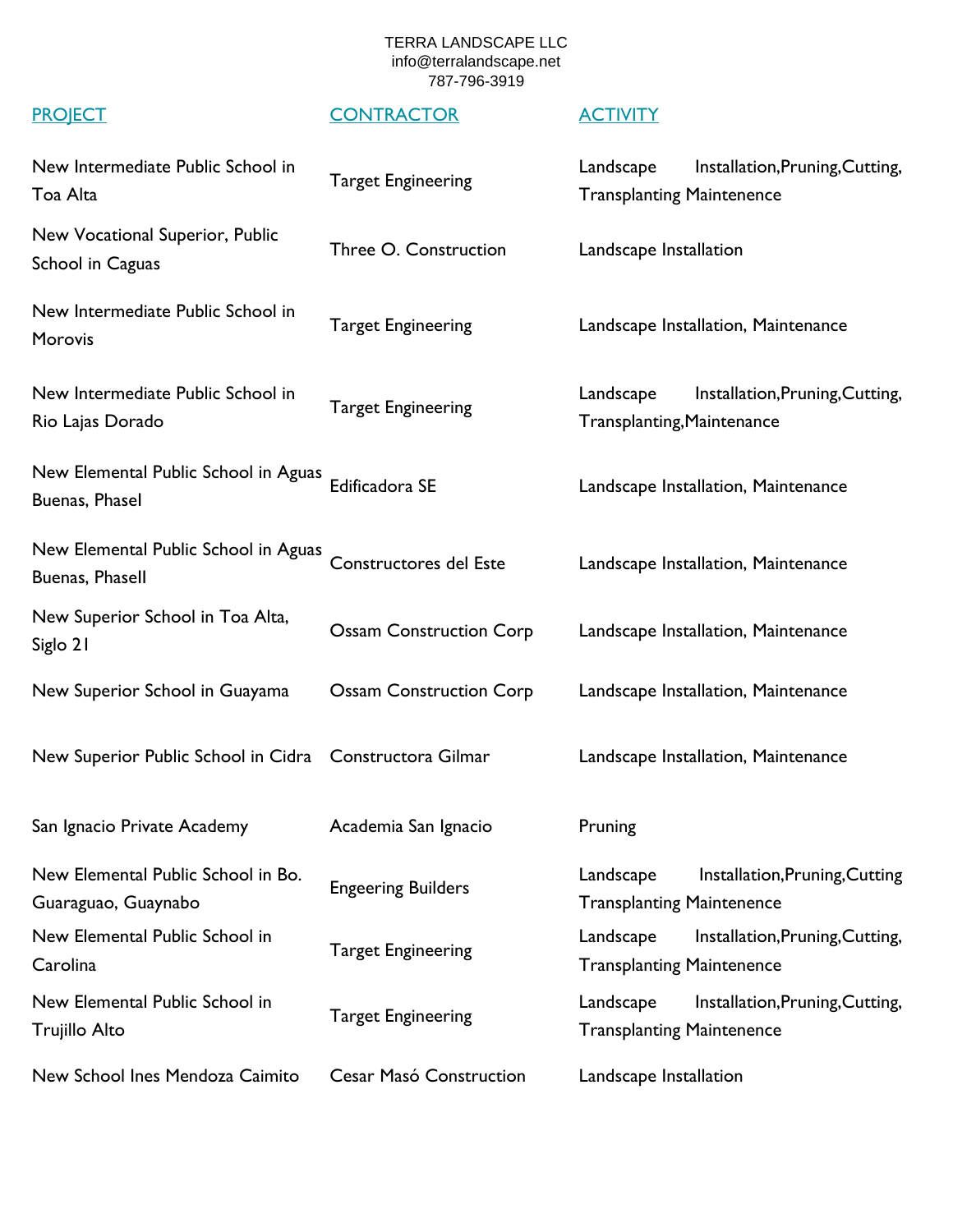| New School of Toa Alta, Siglo 21                               | Cesar Masó Construction             | Landscape Installation                                                                 |
|----------------------------------------------------------------|-------------------------------------|----------------------------------------------------------------------------------------|
| New School Rafael Apaicio, Adjuntas,<br>Siglo 21               | <b>Cesar Diaz Interiors</b>         | Landscape Installation                                                                 |
| New Intermediate Public School in<br>Isabela                   | <b>NYR Construction</b>             | Landscape Installation                                                                 |
| New School Jose S Alegria, Dorado,<br>Siglo 21                 | <b>NYR Construction</b>             | Landscape Installation                                                                 |
| New Elementary Public School in<br>Carloina                    | <b>Target Engineering</b>           | Landscape Installation, Maintenance,<br>Pruning                                        |
| Intermediate Public School in Aguada OV General Contrator      |                                     | Pruning                                                                                |
| Universidad del Turabo                                         | <b>Ortiz Group</b>                  | <b>Tree Protection</b>                                                                 |
| New Public School Toa Alta, Siglo 21 Cesar Masó Construction   |                                     | <b>Tree Cutting and Pruning</b>                                                        |
| Perpetuo Socorro Private Academy                               | Academia Perpetuo Socorro           | Tree Pruning, Landscape Installation                                                   |
| <b>Department of National Parks:</b>                           |                                     |                                                                                        |
| New Paseo Lineal, Bayamón                                      | Alfa & Omega SE                     | Landscape Installation of a 6 mile park,<br>Maintenance                                |
| Restoration of Luis Muñoz Rivera,<br>Historical Park, San Juan | <b>Newtec SE</b>                    | Landscape Installation of 27 acres,<br>Maintenance, Pruning, Cutting,<br>Transplanting |
| Restoration of Tercer Milenio Park, El<br>Escambron San Juan   | <b>Target Engineering</b>           | Landscape Installation, Maintenance,<br>Pruning, Cutting, Transplanting                |
| New Beach Boardwalk, Piñones PR                                | Constructora Rodriguez &<br>Sevilla | Pruning, Cutting Transplanting                                                         |
| New Kioscos de Piñones, Loiza, PR                              | <b>Construciones Aponte</b>         | Installation,<br>Landscape<br>Maintenance,<br>Transplanting                            |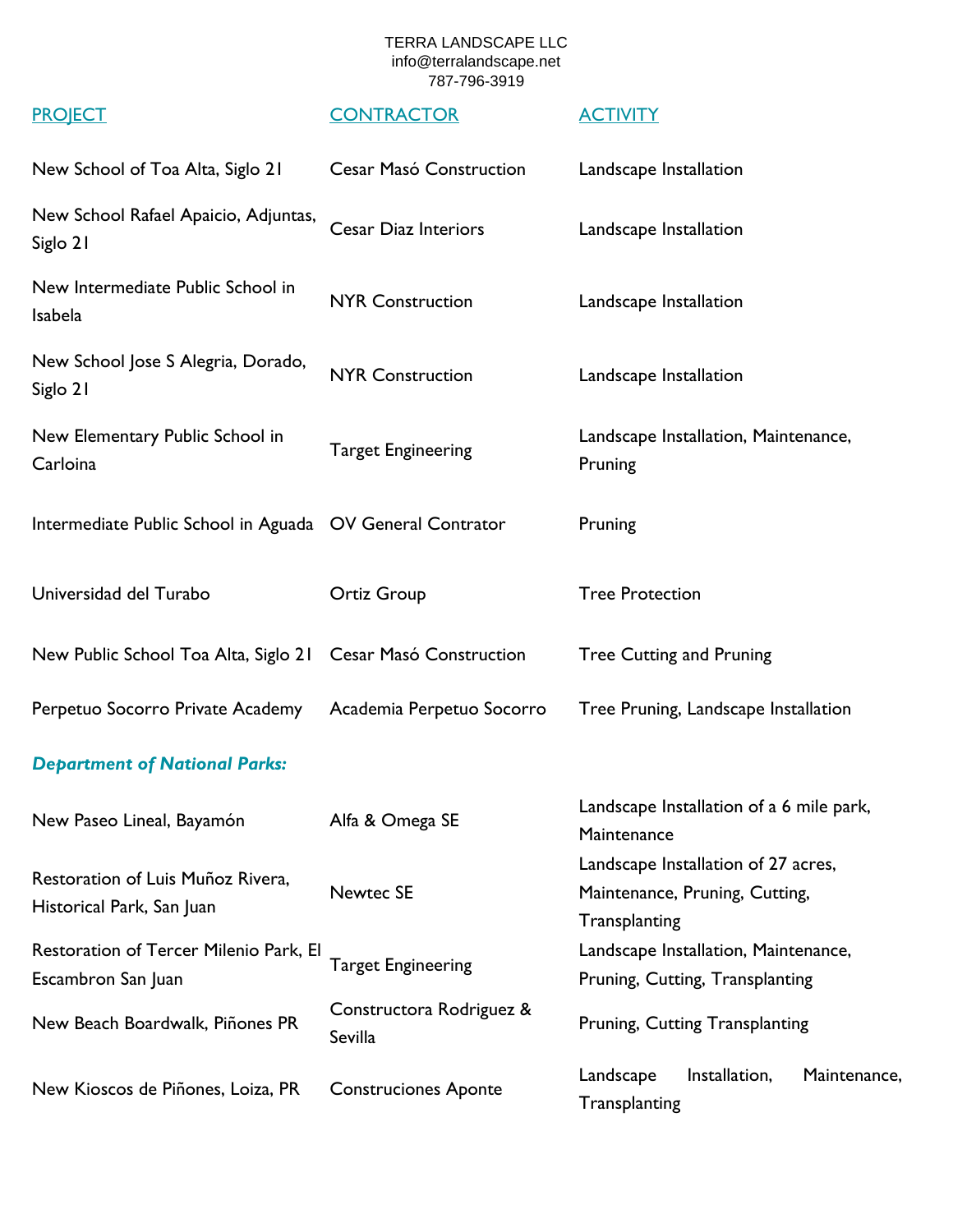| Parque Forestal La Marquesa                                    | Constructora Gilmar             | Landscape Installation, Maintenance,<br>Pruning, Cutting, Transplanting |
|----------------------------------------------------------------|---------------------------------|-------------------------------------------------------------------------|
| Restoration of Historical Plaza San<br>Francisco, Old San Juan | <b>GVG Builders</b>             | <b>Tree Installation</b>                                                |
| Restoration of Historica Plaza de<br>Armas, Viejo San Juan     | <b>Target Engineering</b>       | Pruning, Cutting, Landscape Installation                                |
| Restoration of Public Plaza of<br>Naranjito                    | Alfa y Omega SE                 | Landscape Installation                                                  |
| Restoration of Peñuelas Public Plaza                           | <b>GVG Builders</b>             | Landscape Installation                                                  |
| New Childrens' Museum, Carolina                                | Jafer Construction              | Installation<br>Landscape<br>,Maintenance,<br>Transplanting             |
| Scenic Installations, Las Lagrimas,                            | Constructores Rodrigez y        | Landscape                                                               |
| Naranjito                                                      | Sevilla                         | Installation, Cutting, Transplanting                                    |
| New Recreational Plaza, Carolina                               | <b>Target Engineering</b>       | Landscape Installation, Pruning, Cutting,<br>Transplanting              |
| New Julia de Burgos Park, Carolina                             | <b>Golden Construction</b>      | Landscape Installation, Maintenance                                     |
| Restoration of Historical Plaza in<br>Aguas Buenas             | <b>Engineering 2000</b>         | Landscape Installation, Transplanting                                   |
| Restoration of Historical Plaza in Toa<br>Alta                 | <b>Up Construction</b>          | Pruning, Transplanting                                                  |
| Restoration of Historical Plaza in<br>Vieques                  | <b>ABC Group</b>                | Landscape Installation, Maintenance                                     |
| Passive Park Rio Grande                                        | <b>Atlas Electrical Service</b> | Landscape Installation, Maintenance                                     |
| Restoration of Public Plaza of Juncos                          | <b>Brothers Construction</b>    | Pruning, Transplanting                                                  |
| New Paseo Lineal, Rio Grande                                   | A.P. Industrial                 | Landscape Installation, Maintenance                                     |
| Public Park & Court, Toa Baja                                  | Design Group                    | Landscape Installation                                                  |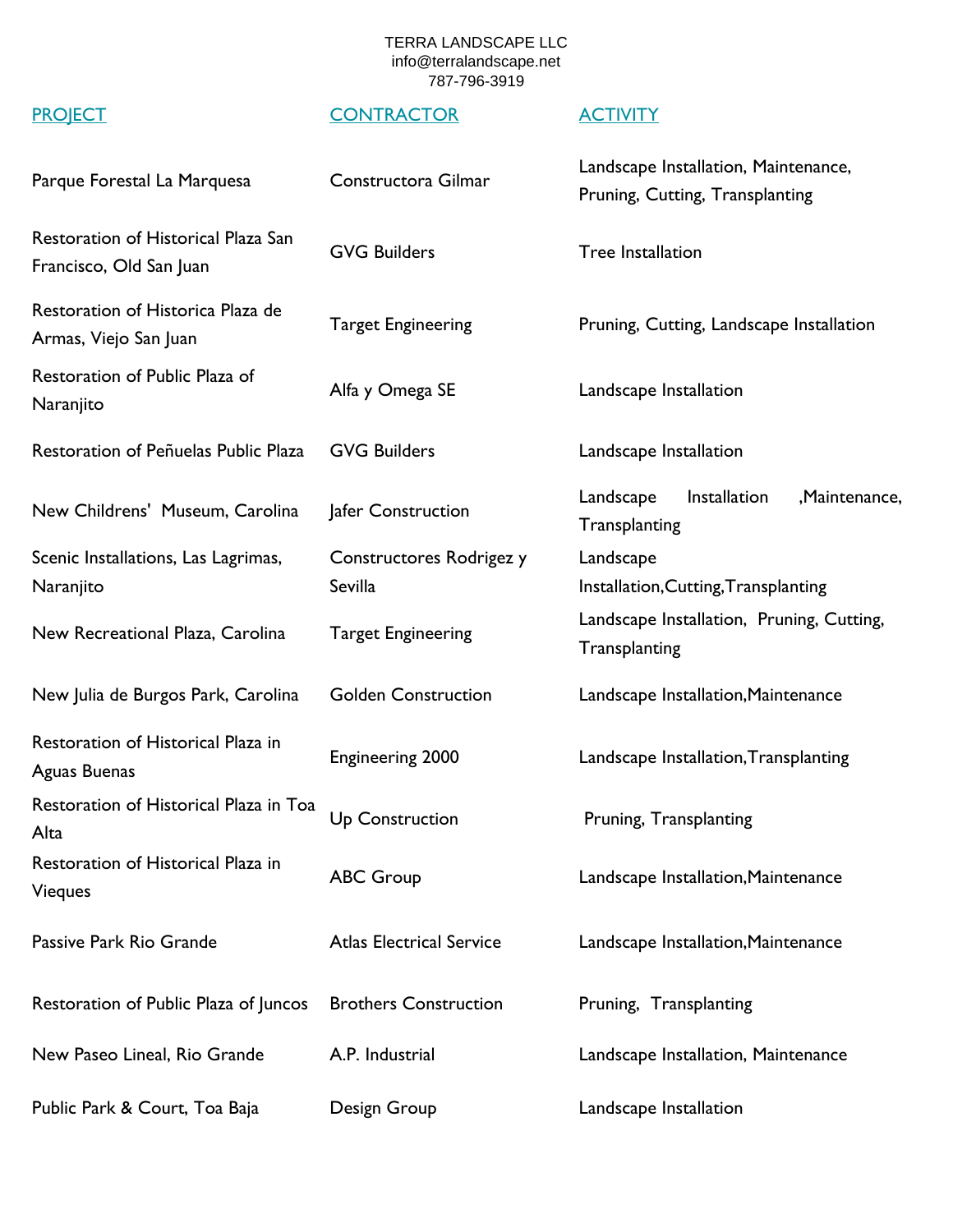# PROJECT CONTRACTOR ACTIVITY

| New Childrens's City Playgrounds                  | Alfa y Omega SE            | Landscape Installation, Maintenance |
|---------------------------------------------------|----------------------------|-------------------------------------|
| New Mameyal Baseball Park                         | Cidra Excavation           | <b>Supplied Trees</b>               |
| New Recreational Area Villa Justicia,<br>Carolina | <b>Golden Construction</b> | Landscape Installation              |
| New Public Basketball Court, Toa<br>Baja          | Design Build               | Landscape Installation, Maintenance |
| Restoration of Public Plaza of<br>Naranjito       | Alfa & Omega SE            | Landscape Installation              |

## *P.R. Highway Authority, Heavy & Highway:*

| Widening of Highway PR-140 Florida RBC Construction Corp.                                     |                            | Landscape Installation              |
|-----------------------------------------------------------------------------------------------|----------------------------|-------------------------------------|
| Improvements to the security of PR-<br>10, Ponce Adjuntas                                     | Desarrolladora JA          | Landscape Installation              |
| Landslide AC-111143 Utuado PR                                                                 | <b>Constructora Nieves</b> | Landscape Installation              |
| Landslide AC-111145 Utuado PR                                                                 | Lujani Construction        | Landscape Installation              |
| Bike land & Pedestrian Walway PR-<br>546 Coamo                                                | Constructora I Melendez    | Landscape Installation, Maintenance |
| Improvements to PR-18 & PR-21<br><b>Cancer Center</b><br>San Juan                             | Ferrovial Agroman          | Landscape Installation, Maintenance |
| Roundabut Cayey                                                                               | Constructora I Melendez    | Landscape Installation, Maintenance |
| Geometric Improvements<br>Intersection 5 Puente dos Hermanos, TecNew Construction<br>San Juan |                            | Landscape Installation, Maintenance |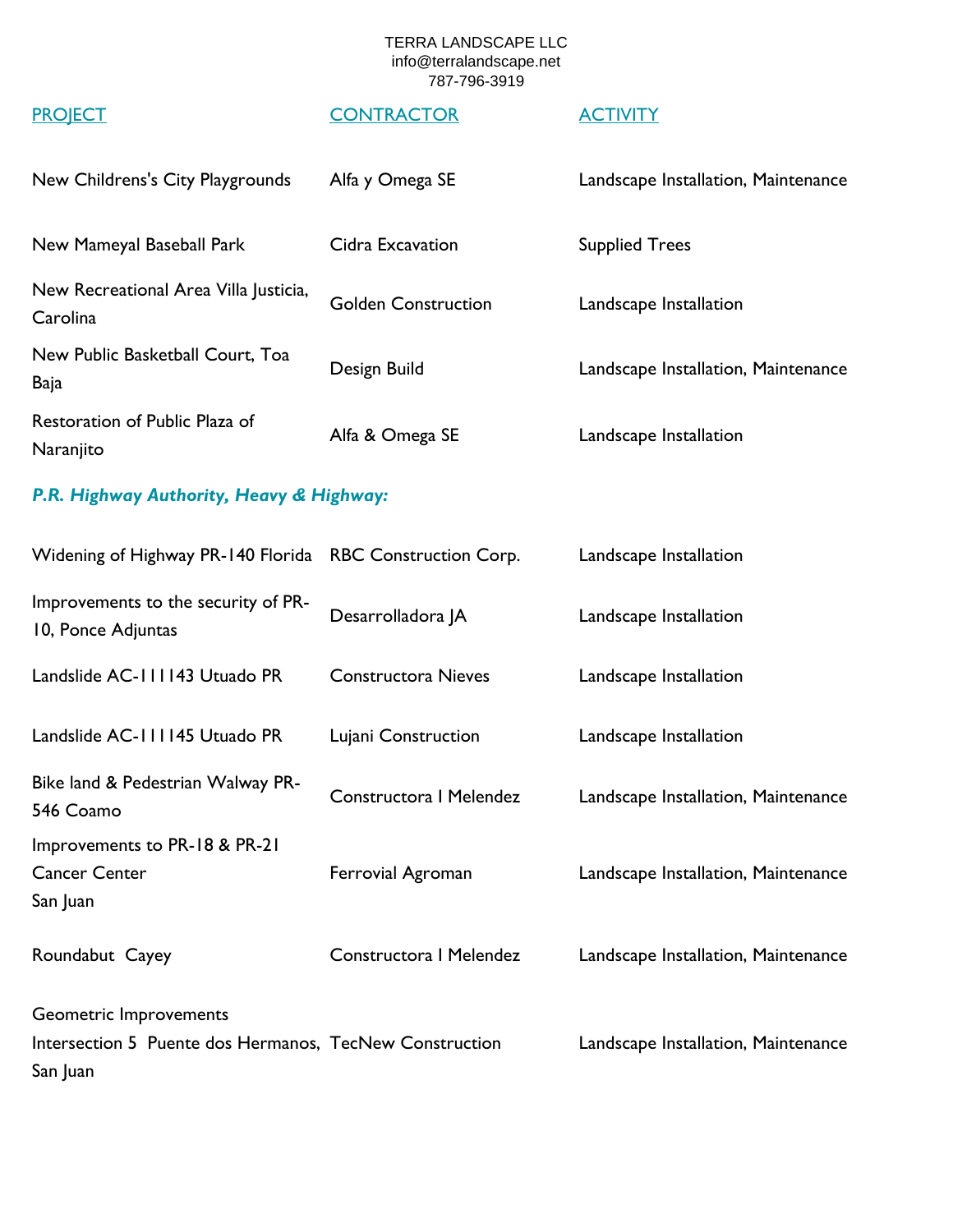| Construction of BRT Lane for Tren<br>Urbano, Bayamon       | Constructora Rodriguez &<br>Sevilla | Pruning, Transplanting, Cutting, Planting,<br>Maintenance |
|------------------------------------------------------------|-------------------------------------|-----------------------------------------------------------|
| Connector PR-722 Aibonito                                  | Del Valle Group                     | Landscape Installation, Maintenance                       |
| Geometric Improvements PR-30 Caguas                        | Del Valle Group                     | Pruning, Transplanting                                    |
| Replacement of Bridge Rio Los Negros,<br>Salinas           | Del Valle Group                     | Landscape Installation, Maintenance                       |
| Geometric Improvements Highway<br>PR-2, Hormigueros        | Constructora   Melendez             | Landscape Installation, Maintenance                       |
| New La Piedras Connector                                   | <b>CD Builders</b>                  | Landscape Installation, Maintenance                       |
| Toa Alta ByPass                                            | <b>Constructora Fortis</b>          | Landscape Installation, Maintenance                       |
| Geometric Improvements PR-1 Cayey Rivero Construction Corp |                                     | Landscape Installation, Maintenance                       |
| Geometric Improvements, PR-52,<br>Cayey                    | Constructora   Melendez             | Landscape Installation, Maintenance                       |
| <b>New Ciales Avenue</b>                                   | Constructora Hartman                | Landscape Installation, Maintenance                       |
| Sector Bechara Ramp, New Kennedy<br>Avenue, San Juan       | Constructora Gurimar Corp.          | Landscape Installation, Maintenance                       |
| New PR-2 Bridge, Cataño                                    | Constructora Rodriguez &<br>Sevilla | Landscape Installation, Maintenance                       |
| New Bridge over Rio Fajardo                                | <b>CD Builders</b>                  | Landscape Installation, Maintenance                       |
| New Naranjito By Pass                                      | <b>Gill Engineering</b>             | Erosion Control, Landscape Installation                   |
| Improvements to Luis Muñoz Rivera<br>Avenue, Caguas        | Morales Construction Corp.          | Landscape Installation, Maintenance                       |
| New Bypass PR-148, Comerio                                 | Alfa & Omea SE                      | Landscape Installation, Maintenance                       |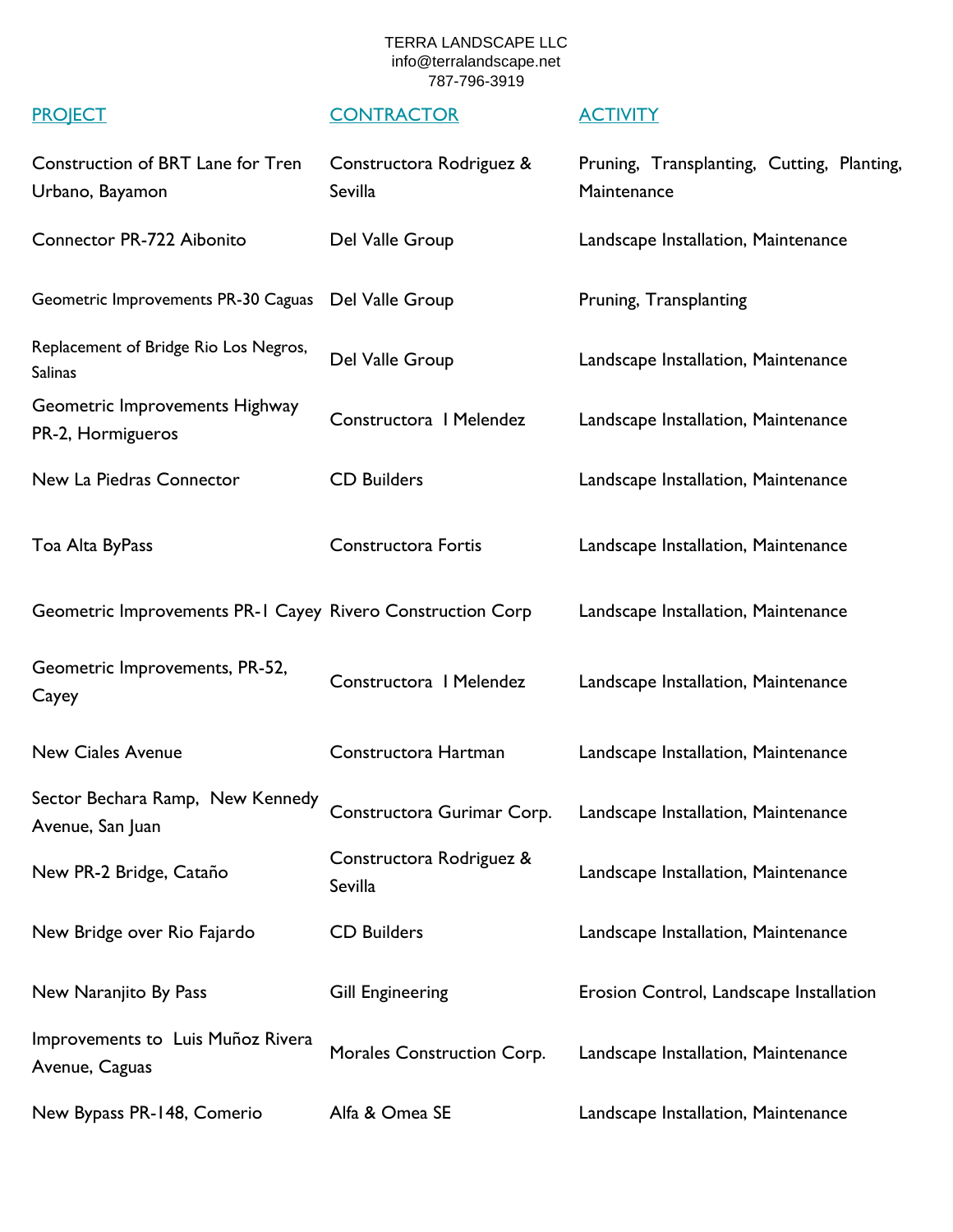| Improvements to Caguas Sur Toll<br>Plaza, Caguas          | Constructora Hartman         | Cutting & Pruning                                                       |
|-----------------------------------------------------------|------------------------------|-------------------------------------------------------------------------|
| Improvements Cayey Highway                                | Constructora I Melendez      | Landscape Installation, Maintenance                                     |
| Geometric Improvements, Expreso<br>Las Americas, San Juan | <b>Rio Construction Corp</b> | Cutting, Pruning, Transplanting                                         |
| New Trujillo Alto By Pass                                 | Constructora Guirimar Corp.  | Landscape Installation, Maintenance                                     |
| Replacement of Bridge PR- 195, San<br>German              | Constructora   Melendez      | Landscape Installation                                                  |
| Improvements De Diego Avenue, Rio<br>Piedras              | <b>Rivero Construction</b>   | <b>Transplanting, Prunung</b>                                           |
| Improvements Bayamon Avenue                               | <b>Rio Construction Corp</b> | Landscape Installation, Maintenance                                     |
| Recostruction of Bridge Quebrada<br>Escarcha Toa Alta     | <b>CD Builders</b>           | Landscape Installation, Maintenance                                     |
| New Highway to Coamo                                      | Adielco Corp.                | Landscape Installation, Maintenance                                     |
| <b>Cycling Trail Camuy</b>                                | <b>West Corporation</b>      | Landscape Installation, Maintenance                                     |
| Geometric Improvements Caparra<br>Interchange, Caparra    | <b>Rio Construction Corp</b> | Landscape Installation, Transplanting,<br>Cutting, Pruning, Maintenance |
| New Garrido Avenue, Caguas                                | <b>DBA Construction</b>      | Landscape Installation, Maintenance                                     |
| New PR-2 Expressway, San German                           | Constructora I Melendez      | Landscape Installation, Maintenance                                     |
| Reconstrucion of Bridge Quebrada<br>Arriba, Patillas      | <b>CD Builders</b>           | Landscape Installation, Maintenance                                     |
| Improvements Monserrate Avenue,<br>Carolina               | <b>Gurimar Construction</b>  | Landscape Installation, Transplanting,<br>Maintenance                   |
| San Lorenzo By Pass & Bridge                              | Morales Construction Corp.   | Landscape Installation, Maintenance                                     |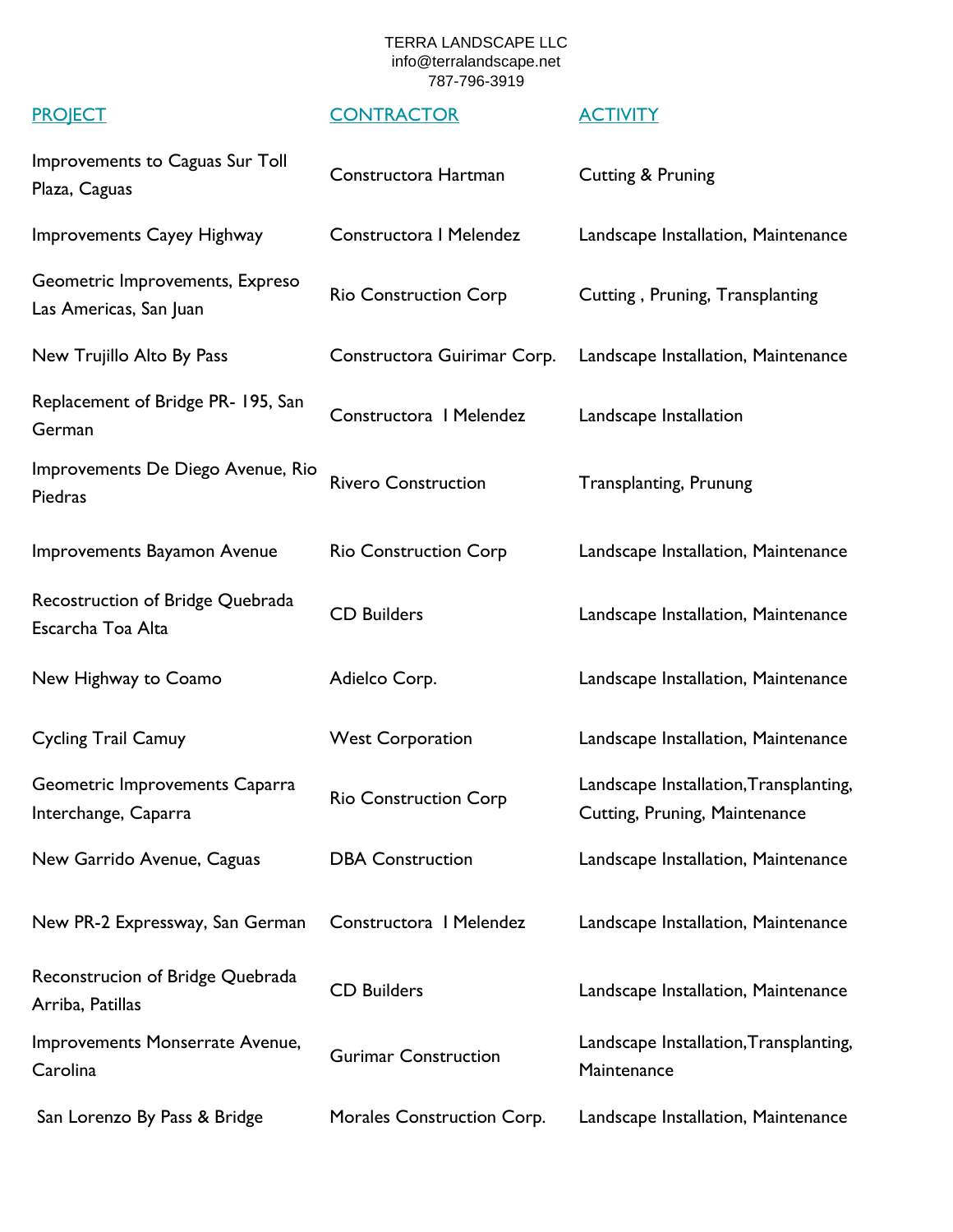| New Santa Anna Connector                          | <b>Treto Construction</b>            | Landscape Installation, Maintenance                                           |
|---------------------------------------------------|--------------------------------------|-------------------------------------------------------------------------------|
| Improvements PR-2 Highway, Hatillo                | <b>Iberico Contraction</b>           | Landscape Installation, Maintenance                                           |
| Mud Slide, Dorado                                 | Constructores Rodrigez y<br>Sevilla  | Pruning, Cutting, Transplanting                                               |
| Nueva carretera Bo. Cerro Arriba,<br>Juncos       | Constructora Guirimar Corp.          | Landscape Installation, Maintenance                                           |
| New PR-901 Road, Maunabo                          | Constructora I Melendez              | Landscape Installation, Maintenance                                           |
| Improvements Sabana Grande<br>Highway             | Constructora I Melendez              | Landscape Installation, Maintenance                                           |
| New Moca Highway                                  | <b>S&amp;R Engineering</b>           | Landscape Installation, Maintenance                                           |
| Geometric Improvements of PR-1                    | <b>RVD Construction</b>              | Landscape Installation, Maintenance                                           |
| Mud Slide, PR-142 Corozal                         | Constructores Rodriguez y<br>Sevilla | Landscape Installation, Transplanting,<br>Maintenance                         |
| Relocating of de PR-108 Mayaguez                  | Constructora I Melendez              | Landscape Installation                                                        |
| Improvements to Degetau Avenue &<br><b>PR-788</b> | <b>Colon Construction</b>            | Landscape Installation                                                        |
| PR-119 Highway, San Sabastian                     | <b>Percar Construction</b>           | Pruning                                                                       |
| <b>Municipal Projects::</b>                       |                                      |                                                                               |
| Mejoras Viales Hato Rey                           | Desarrollos 3V                       | Landscape Installation, Maintenance                                           |
| Mejoras Miramar                                   | Desarrollos 3V                       | Landscape Installation, Maintenance, Tree<br>cutting, pruning & trasnplanting |
| PR-54 Main Entrance Guayama                       | <b>Rocland Group</b>                 | Landscape Installation, Maintenance                                           |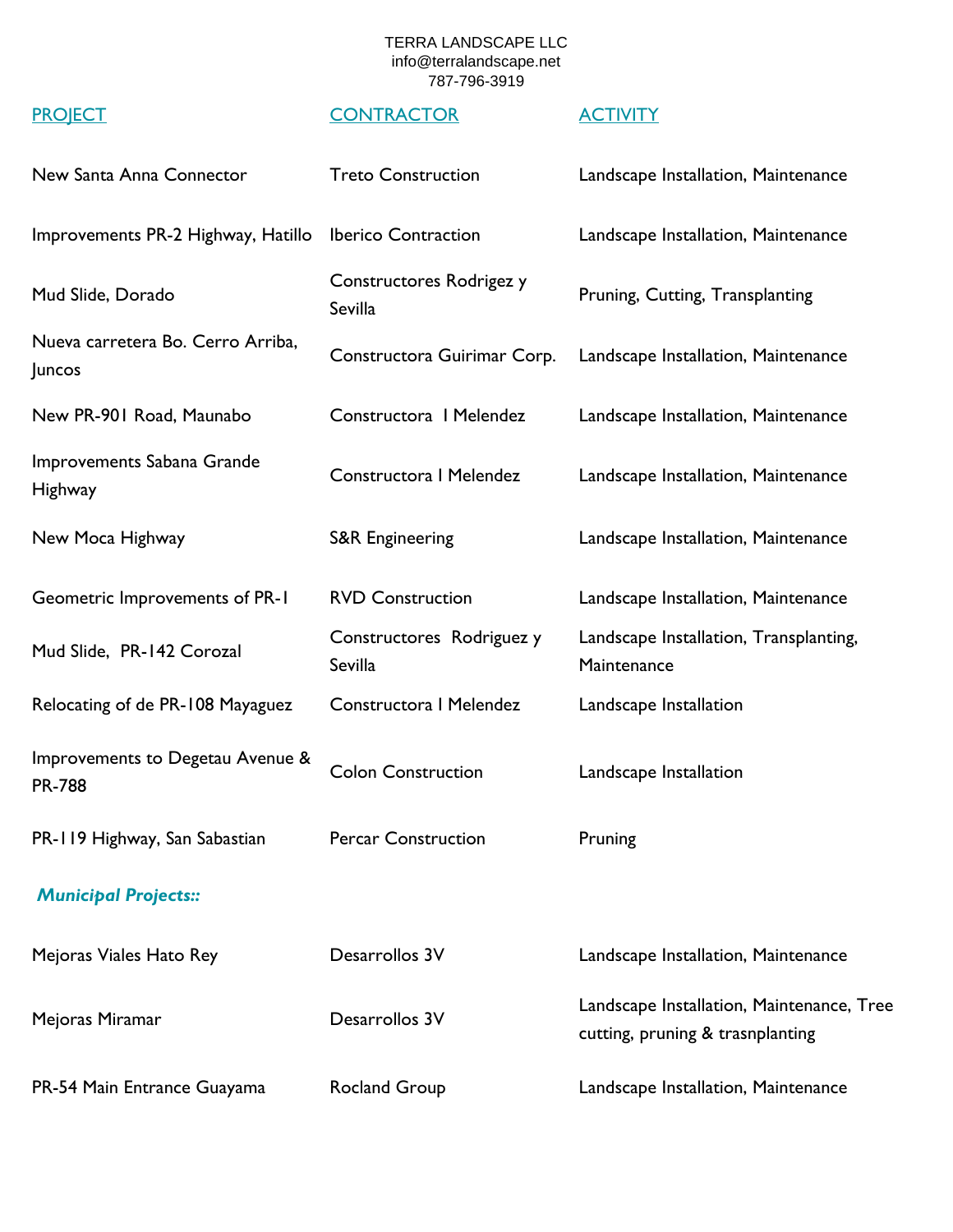| Centro de Recepciones Vega Alta                | <b>Facilities Engineering Services</b> | Landscape Installation, Maintenance                                            |
|------------------------------------------------|----------------------------------------|--------------------------------------------------------------------------------|
| New Dorado Main Entrance                       | <b>Target Engineering</b>              | Landscape Installation of 48, 195 plants,<br><b>Transplanting, Maintenance</b> |
| Parque Acuatico de Carolina                    | <b>Engineering Parts Service</b>       | Landscape Installation, Maintenance                                            |
| Vega Alta Baseball Park                        | <b>Comfort Systems</b>                 | Landscape& sod Installation                                                    |
| Plaza de La Juventud, Naranjito                | <b>GLE Construction</b>                | Landscape Installation, Maintenance                                            |
| La Gran Rotonda Amelia                         | Constructora Gilmar                    | Landscape Installation, Maintenance                                            |
| Sports Complex, Naranjito                      | C.J.O Construction                     | Landscape Installation, Maintenance                                            |
| Restauration of Mendez Vigio Avenue,<br>Dorado | Bermudez y Longo                       | Landscape Installation, Maintenance                                            |
| Plaza en Honor a la Mujer<br>Puertorriqueña    | <b>Antonio M Construction</b>          | Landscape Installation, Maintenance                                            |
| Improvements of Avenida Isla Verde             | <b>Rivero Construction</b>             | Landscape Installation, Transplanting,<br>Cutting, Pruning, Maintenance        |
| Paseo de Diego Restauration,<br>Santurce       | <b>Rivero Construction Corp</b>        | Landscape Installation, Cutting,<br><b>Transplanting, Prunung</b>              |
| New Underground Water Works,<br>San Lorenzo    | Damexco                                | Landscape Installation, Maintenance                                            |
| Restauration La Pared in Luquillo              | Jafer Construction Corp                | Landscape Installation, Maintenance                                            |
| New Parque Forestal La Marquesa,<br>Guaynabo   | Constructora Gilmar                    | New Artificial Pond                                                            |
| Restauration of la Barriada Morales,<br>Caguas | Morales Construction Corp.             | Landscape Installation, Maintenance                                            |
| New Firehouse, Barranquitas                    | Constructora   Melendez                | Landscape Installation                                                         |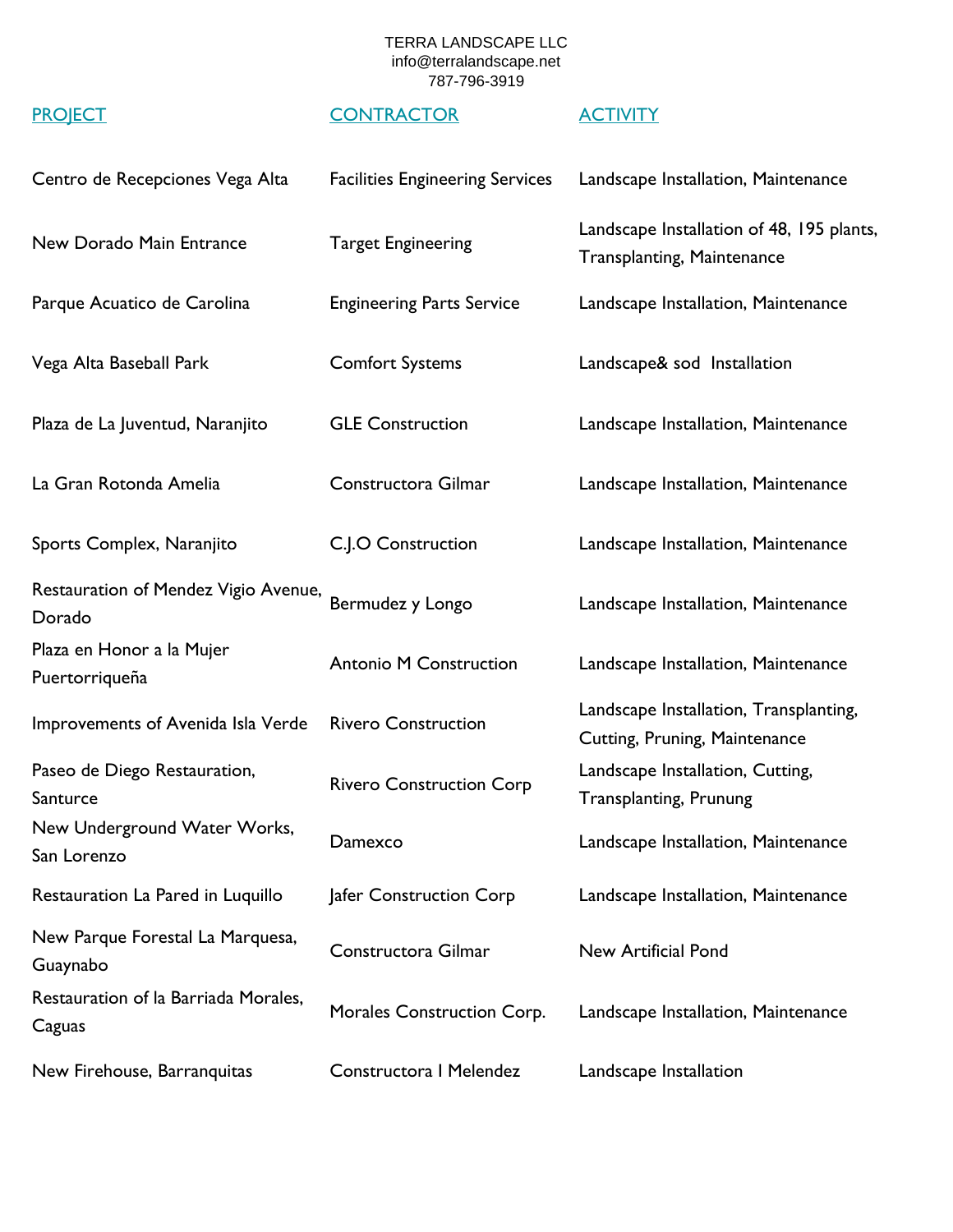| New Underground Water Works,<br>Vieques                             | <b>ABC Group</b>                   | Landscape Installation                                                  |
|---------------------------------------------------------------------|------------------------------------|-------------------------------------------------------------------------|
| Improvements of Ashford Avenue,<br>Condado                          | <b>Target Engineering</b>          | Landscape Installation, Transplanting,<br>Cutting, Pruning, Maintenance |
| New Home for Abandoned Children,<br>Casa Cuna, San Juan             | <b>Cesar Diaz Interiors</b>        | Landscape Installation, Maintenance                                     |
| Remodelation of Plaza de Recreo de<br>Peñuelas                      | <b>GVG Builders</b>                | Landscape Installation, Pruning, Tree<br><b>Cutting, Maintenance</b>    |
| Remodelation of Plaza San Francisco,<br>San Juan                    | <b>GVG Builders</b>                | Landscape Installation, Pruning, Tree<br><b>Cutting, Maintenance</b>    |
| New Multipourpuse Building, Trujillo<br>Alto                        | <b>Constructora AMR</b>            | Landscape Installation, Maintenance                                     |
| Multipourpuse Building, Juncos                                      | Constructora El Alba               | Landscape Installation, Maintenance                                     |
| Hato Rey Municipal Police Sation                                    | <b>American Builders</b>           | Landscape Installation, Maintenance                                     |
| New Firehouse, Vega Baja                                            | Constructora Roalca                | Landscape Installation, Maintenance                                     |
| Planting along the Caguitas River                                   | Constructora Rodan                 | Landscape Installation                                                  |
| New Firehouse, Naranjito                                            | Jar Construction                   | Landscape Installation, Maintenance                                     |
| <b>Department of Public Housing:</b>                                |                                    |                                                                         |
| Restauration of Residencial Manuel A<br>Perez, San Juan             | Las Piedras Construction           | Landscape Installation, Maintenance                                     |
| <b>Restauration of Residencial San</b><br>Agustin, Puerta de Tierra | Cué y Lopez                        | Landscape Installation, Maintenance                                     |
| New Special Community Residential<br>Project, Montebello Rio Grande | <b>Consultec Construction Corp</b> | Landscape Installation                                                  |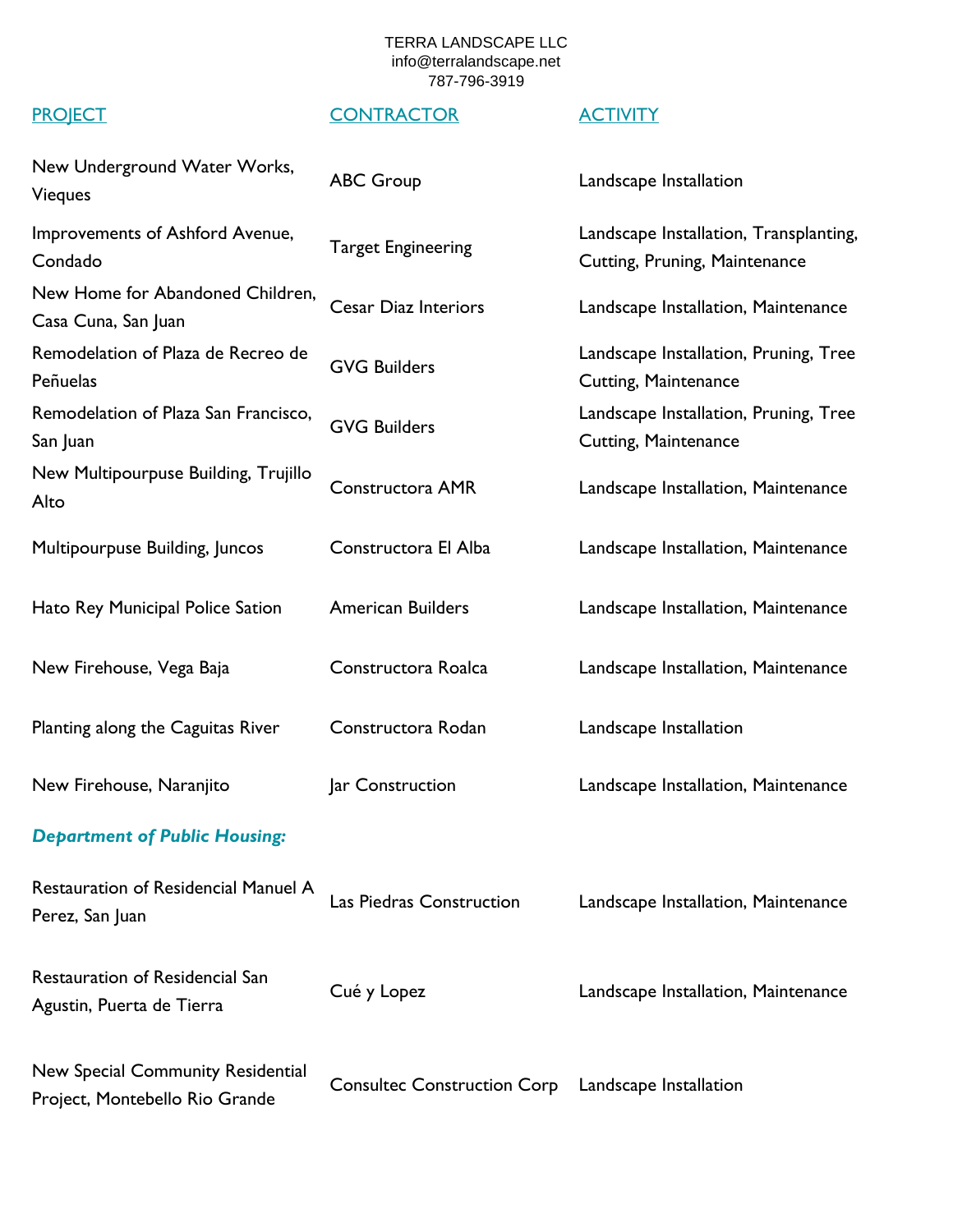| New Special Community Residential<br>Project, Ceiba              | <b>Treto Construction</b>      | Landscape Installation, Maintenance                                     |
|------------------------------------------------------------------|--------------------------------|-------------------------------------------------------------------------|
| Restauration of Public Housing, Luis<br>Pales Matos, Guayama     | Hector M. Varela               | Landscape Installation, Maintenance                                     |
| Restauration of Public Housing, Trina<br>Padilla, Arecibo        | Nogama Construction            | Landscape Installation, Transplanting,<br>Cutting, Pruning, Maintenance |
| New Residential Community,<br>Arenales Dorado                    | The Unitech Engineering Group  | Landscape Installation, Transplanting,<br>Maintenance                   |
| Restauration of Public Housing,<br>Jardines de Cataño            | Francisco Levy                 | Landscape Installation, Maintenance                                     |
| New Residential Community, Villas<br>de Camarero                 | <b>Treto Construction</b>      | Landscape Installation, Maintenance                                     |
| Restautation of Public Housing, La<br>Lorenzana, San Lorenzo     | <b>CD Builders</b>             | Landscape Installation, Maintenance                                     |
| Restauration of Public Housing, Padre<br>Rivera, Humacao         | Jafer Construction             | Landscape Installation, Transplanting,<br>Cutting, Pruning, Maintenance |
| Restoration of Public Housing, Vista<br>Alegre, Aguas Buenas     | Constructora Gilmar            | Trasplanting, Landscape Installation,<br>Maintenance                    |
| Restoration of Public Housing, El<br>Coral, Carolina             | <b>Orion Contractors</b>       | Landscape Installation, Maintenance                                     |
| New Special Community Residential<br>Project, Rosalia, Juncos    | <b>Del Turabo Construction</b> | Landscape Installation, Maintenance                                     |
| <b>Restoration of Public Housing</b><br>Santiago Iglesias, Ponce | Jafer Construction             | Landscape Installation                                                  |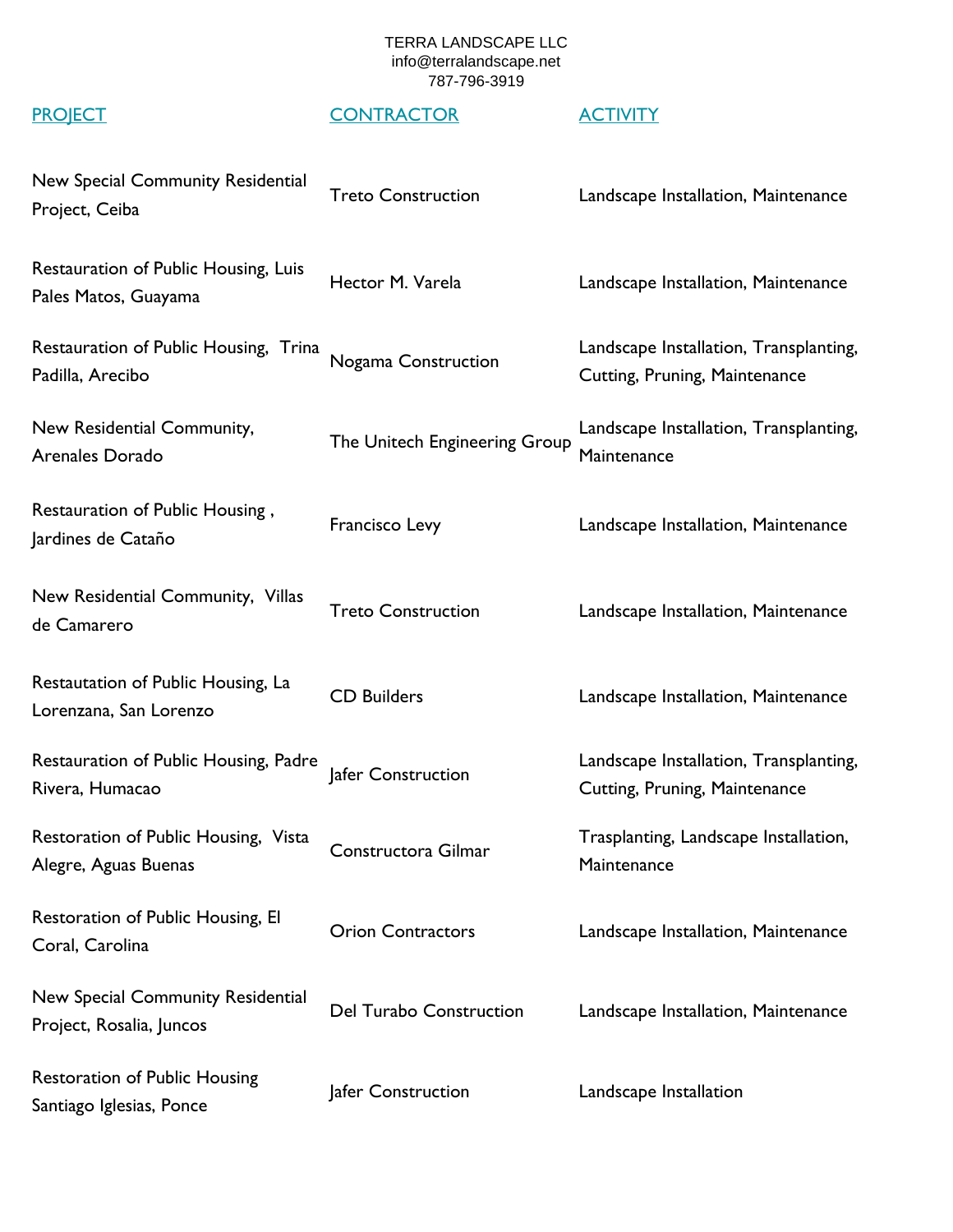## PROJECT CONTRACTOR ACTIVITY

## *Department of Acueducts:*

| <b>AAA Water Treatment Plant Villalba</b>                | <b>Engineering Parts Service</b> | Landscape Installation, Maintenance                                                                               |
|----------------------------------------------------------|----------------------------------|-------------------------------------------------------------------------------------------------------------------|
| AAA Water Treatment Plant Juana<br>Diaz, Comao           | Bermudez y Longo                 | Landscape Installation, Maintenance                                                                               |
| AAA water Treatment Plant, Patillas                      | Design Build                     | Landscape Installation                                                                                            |
| <b>Pharmaceutical:</b>                                   |                                  |                                                                                                                   |
| <b>Remodeling of Guidant</b><br>Pharmaceutical in Dorado | Guidant Dorado                   | Landscape Installation, Maintenance                                                                               |
| Searle Pharmaceutical, Barceloneta                       | Searle Barceloneta               | Cutting and Removal of Trees                                                                                      |
| New Facilities of Abott<br>Pharmaceutical, Barceloneta   | Caribbean Industrial             | Landscape Installation, Irrigation<br>Installation, Maintenance                                                   |
| Remodeling of Honeywell Facilities,<br>Aguadilla         | Desarrolladora JA                | Landscape Installation, Maintenance                                                                               |
| Remodeling of AMGEN, Juncos                              | <b>CIC Construction</b>          | Landscape Installation, Maintenance                                                                               |
| New Parking of Kimberly Clark,<br><b>Bayamon</b>         | Kimberly Clark, Bayamon          | Landscape Installation, Maintenance                                                                               |
| <b>Healthcare:</b>                                       |                                  |                                                                                                                   |
| New Private Hospital Cossma in<br>Cidra                  | <b>Target Engineering</b>        | Pruning, Cutting, Transplanting                                                                                   |
| New Parquing Clinica Las Americas<br>Hospital            | <b>Dick Corporation</b>          | Landscape Installation Irrigation System<br>Design and Installation, Maintenance<br>Pruning Cutting Transplanting |
| New Loiza Home for the Elderly                           | Constructora Las Americas        | Installation,<br>Maintenance,<br>Landscape<br>Pruning, Cutting Transplanting                                      |